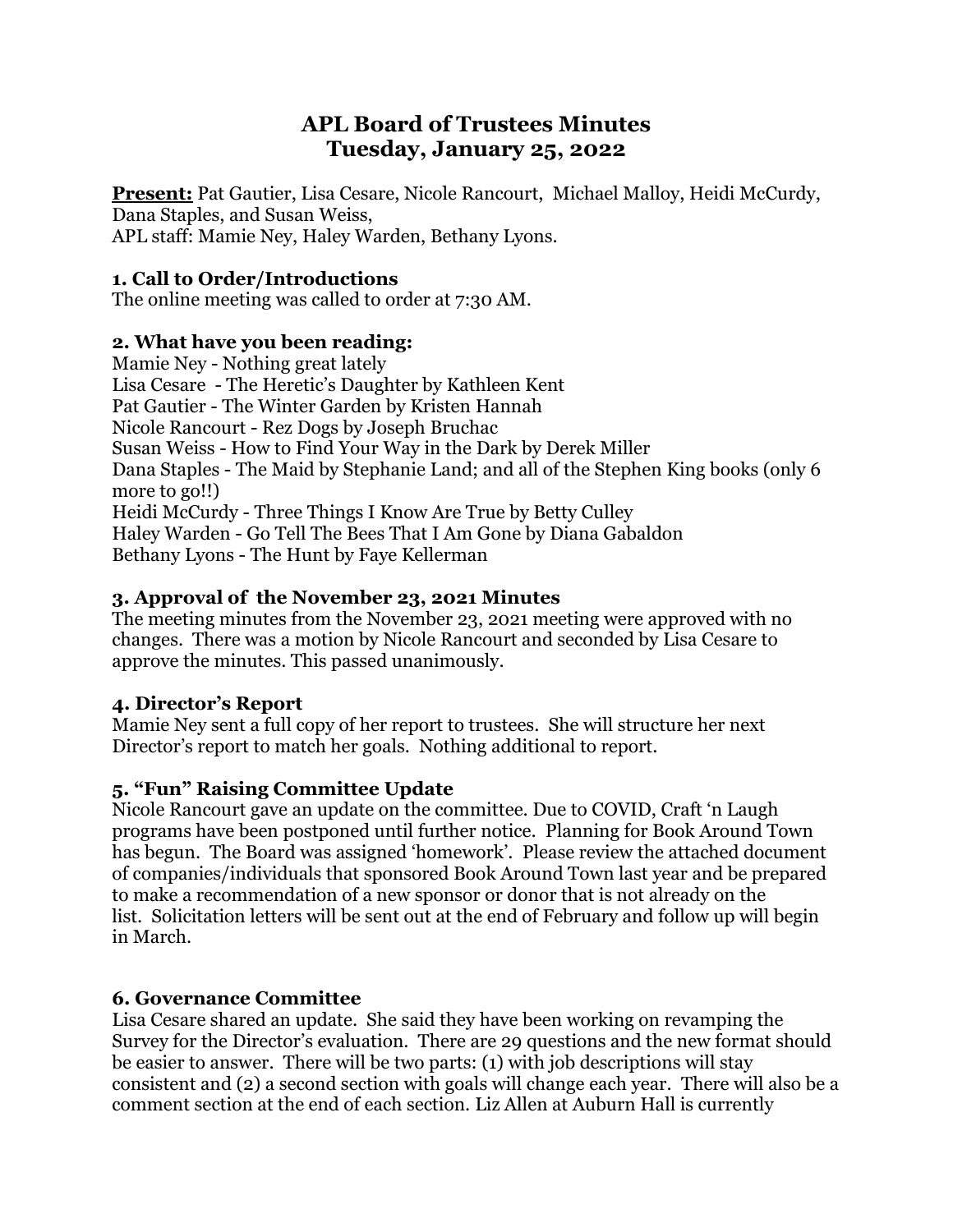formatting the evaluation into Survey Monkey for us. It will hopefully be presented to the Board at the February meeting. The committee is also working on updating the Trustee Handbook. Micheal Malloy, Treasurer, is working on reviewing the financial statements and is looking for an easier way to provide this information to the Board. Susan Weiss stated that the committee is always looking for new trustees to add some diversity to the Board. If anyone is interested, please pass along their name to the committee who can start the vetting process.

#### **7. Conflict of Interest Document**

Haley Warden shared that this is the same document as in 2021 and asked Trustees to please complete and return to her. Pat noticed one typographical error, which Haley corrected and will resend to the Board.

#### **8. Treasurer's Report Discussion**

Michael Malloy introduced himself to the new members of the Board as a local attorney who has agreed to be the Board treasurer for one year. He shared the APL profit and loss statement with the board. He said he has asked Mamie Ney and Sarah Cunningham for more detailed ledger reports and would like to make a monthly dashboard for the Board to see, as well as reporting lengthier updates on a quarterly basis. He would like to provide the board with data that shows a current year/prior year comparison as well as a budget figure.

#### **9. Lewiston Public Library Report**

No one from LPL present. There has been confusion about attending LPL Board meetings. Mamie will send out a Doodle timeline so Board members can sign up for the LPL meetings.Nicole Rancourt reported that she attended the last LPL meeting and they were still discussing how and when to re-open. They are in the process of tagging all materials with RFID tags and it's a very expensive process.

#### **10. Change to Meeting Hours**

Pat Gautier made a motion to discuss the time of the morning meetings. Motion was seconded by Lisa Cesare, and all were in favor to discuss. There were comments about the 7:30 start time and how that can be a challenging time for people getting their kids off to school. Comments were also made how it is easier to attend Board meetings via Zoom at this time. After discussion, a motion was made by Susan Weiss to change the morning meeting times from 7:30 AM to 8:00 AM start (with actual business starting at 8:15 AM after welcome and book discussion). Lisa Cesare seconded the motion and all voted in favor. Bethany Lyons will email an updated 2022 Meeting List of dates and times.

#### **Other Business**

None.

Meeting adjourned at 8:56 AM with a motion by Susan Weiss and seconded by Lisa Cesare. All in favor.